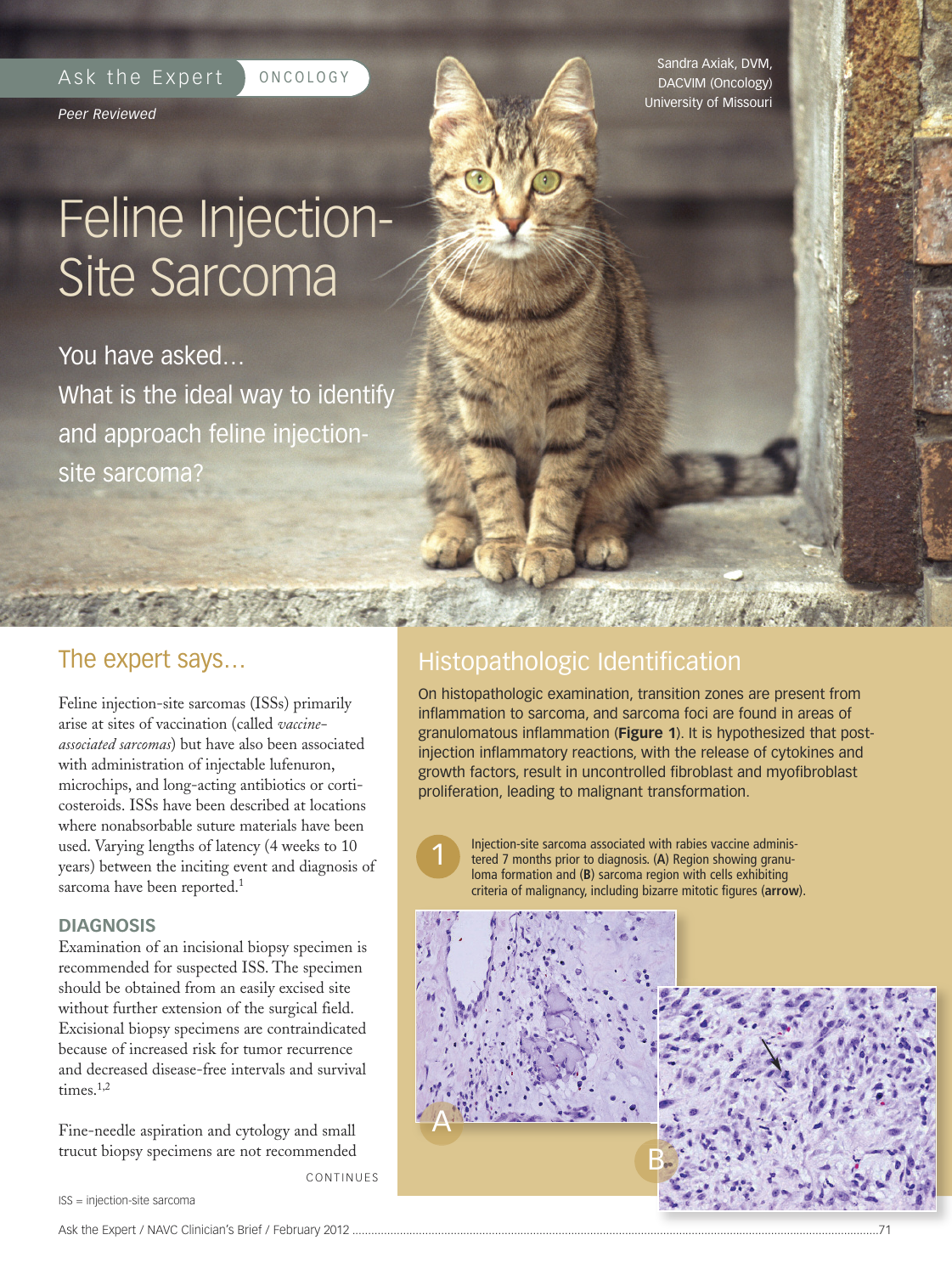Examination of an incisional biopsy specimen is recommended for suspected ISS.

ISS = injection-site sarcoma, PDGFR = platelet-derived growth factor receptor, VAFSTF = Vaccine-Associated for suspected ISS, as the extensive inflammation found in these tumors can lead to a misdiagnosis of granuloma. Most ISSs are fibrosarcomas, but osteosarcomas, chondrosarcomas, malignant fibrous histiocytomas, rhabdomyosarcomas, and undifferentiated sarcomas have also been reported.

After ISS diagnosis is suspected or confirmed, staging should include a minimum database (CBC, serum biochemical panel, urinalysis) and 3-view thoracic radiography. Abdominal ultrasonography should also be considered for caudally located tumors. 1

#### **TREATMENT**

#### Surgical Intervention

Surgery is an important component of treatment for ISS. Because these tumors are poorly encapsulated and extend along and infiltrate fascial planes, referral and advanced imaging are recommended prior to surgery.

Tumor volume on CT scans with contrast has been shown to be approximately double that of tumor volume measured with calipers on examination4 (**Figure 2**). This underscores the aggressive nature of ISS as well as the importance of advanced imaging for treatment planning.



The Vaccine-Associated Feline Sarcoma Task Force (VAFSTF) recommends the following locations for vaccine administration in cats $1,3$ :

- **● Rabies vaccine:** right rear limb, as distal as possible
- **● FeLV vaccine:** left rear limb, as distal as possible
- **● 3-in-1 feline panleukopenia, herpesvirus 1, calicivirus vaccine:** right shoulder

An aggressive first resection offers the best chance for local control. Current treatment recommendations include surgical margins of 3 to 5 cm. 1,4 Excisional biopsy or marginal resection are not used for ISSs; median time to tumor recurrence with marginal excision is only 79 days, compared with 325 to 419 days following wide excision or radical surgery. 2

Based on tumor location, propensity for tumor invasion into surrounding tissue, and the need for wide margins, it is recommended that the initial surgery be performed at a referral institution following CT scan or MRI for surgical planning. The median time to first recurrence is 66 days when the first surgery is performed at a nonreferral institution and 274 days at a referral institution. <sup>3</sup> However, despite extensive planning and

wide or radical margins, local control is still poor with surgery alone. Complete surgical margins are achieved in only 50% of cats with aggressive surgery, and the 1- and 2 year disease-free intervals are 35% and 9%, respectively. 1

#### Radiation Therapy

With the high recurrence rates of surgery alone, radiation therapy is commonly used pre- or postoperatively to increase the disease-free interval of cats with ISS. When used preoperatively, local tumor recurrence

# Feline Sarcoma Task Force

2

CT scan of a cat with recurrent intrascapular injection site-sarcoma. (**A**) Intrascapular mass (**arrow**) palpable on examination and (**B**) extension of mass caudally and laterally (**arrows**).